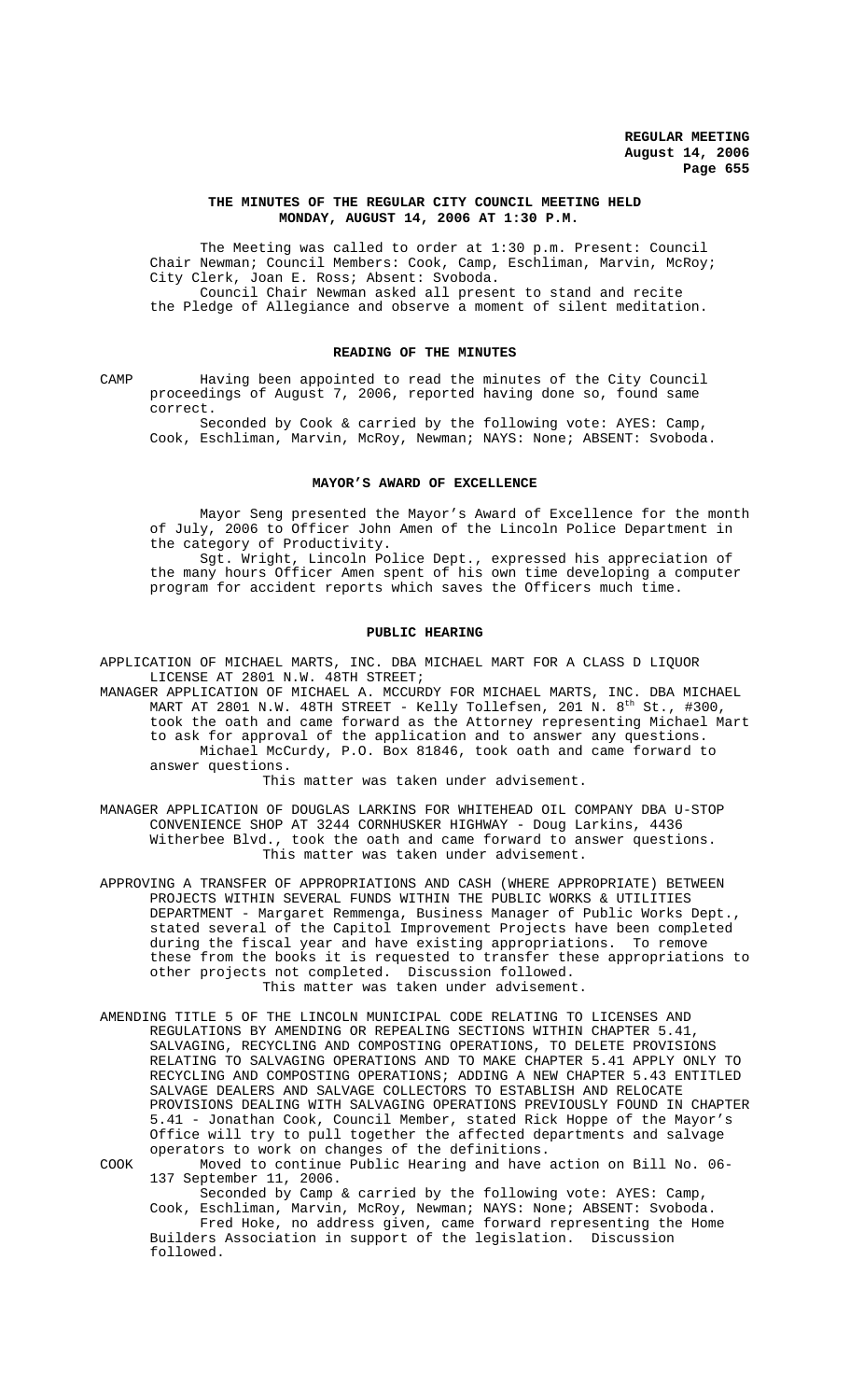Rick Hoppe, Aide to Mayor Seng, stated those who want to get in touch with him can call him at 441-8280 or at rhoppe@lincoln.ne.gov. David Borsuk, Fond du Lac, Wisconsin, came forward representing Sadoff Industries in support of this legislation. He volunteered himself or a representative of his company to participate on the task force. Discussion followed.

This matter was taken under advisement.

CHANGE OF ZONE 06021 – AMENDING SECTIONS 27.69.046 AND 27.69.081 OF THE LINCOLN MUNICIPAL CODE RELATING TO SIGNS IN THE B-2 PLANNED NEIGHBORHOOD BUSINESS DISTRICT AND I-3 EMPLOYMENT CENTER DISTRICT, RESPECTIVELY, TO DELETE THE REQUIREMENT THAT THE ON-PREMISES GROUND SIGN FOR A FREE-STANDING PAD SITE BUILDING BE LOCATED WITHIN THIRTY FEET OF THE BUILDING - Ray Hill, Planning Dept., came forward to explain the amendment proposed. Discussion followed.

This matter was taken under advisement.

- STREET NAME CHANGE 06003 RENAMING THAT PORTION OF S.W. 78TH STREET SOUTH OF WEST WALIN LANE AS S.W. 77TH STREET, LOCATED IN MEADOW VIEW 1ST ADDITION - Ray Hill, Planning Dept., came forward to explain the renaming of S.W. 78th Street to help people find the street. Discussion followed. This matter was taken under advisement.
- AMENDING SECTION 9.36.100 OF THE LINCOLN MUNICIPAL CODE RELATING TO THE UNLAWFUL POSSESSION OF FIREARMS BY ADDING CONVICTIONS FOR CRIMES OF ASSAULT, UNLAWFUL INTRUSION, VIOLATION OF CUSTODY, DOMESTIC ASSAULT, FIRST DEGREE CRIMINAL TRESPASS, CONTRIBUTING TO THE DELINQUENCY OF A CHILD, PUBLIC INDECENCY/EXPOSURE, OPERATING A VEHICLE TO AVOID/FLEE ARREST, ANY VIOLATION OF THE NEBRASKA UNIFORM CONTROLLED SUBSTANCES ACT, UNLAWFUL USE OF TOXIC COMPOUNDS, AND MORE THAN TWO CONVICTIONS FOR DWI AND/OR REFUSAL TO SUBMIT TO A CHEMICAL TEST, TO THE PRE-EXISTING LIST OF NAMED OFFENSES, CONVICTION OF WHICH PRECLUDE POSSESSION OF ANY FIREARM;

AMENDING CHAPTER 9.36 OF THE LINCOLN MUNICIPAL CODE RELATING TO WEAPONS BY ADDING A NEW SECTION NUMBERED 9.36.130 TO MAKE IT UNLAWFUL TO POSSESS FIREARMS OR DANGEROUS WEAPONS IN CITY AND/OR COUNTY FACILITIES - Jonathan Cook, Council Member, stated he asked the Law Dept. to prepare an amendment of Bill No. 06-141 to add banning weapons from domestic or substance abuse facilities or shelters as well.

Tom Casady, Chief of Police, came forward to ask approval of this ordinance. Discussion followed.

Jordan Austin, Fairfax, VA, came forward representing the National Rifle Association in opposition to these ordinances and to request an opinion from the State Attorney General. Discussion followed.

Gary Muckel, 6531 Carlsbad Dr., a retired scientist with the US Department of Agriculture, came forward in opposition to these ordinances.

Virginia Baldwin, 18601 Midway Rd., Walton, NE came forward in support of these ordinances.

Merv Goodrick, 3403 SW 84<sup>th</sup> Street, came forward in opposition to these ordinances. Discussion followed.

Richard Esquivel, 733 W. Cuming Street, came forward to make general comments.

Pat Double, 2120 W. South Street, came forward in opposition. Discussion followed.

Corrie Wesley, 5300 Leighton Avenue, came forward representing St. Monica's Substance Abuse and Mental Health facilities in support of this legislation. Letters from St. Monica and the Friendship Home in support were presented to be placed on file. She asked that other Human Service agencies and child care facilities be included as well. Discussion followed.

Chief Casady came forward to address previous comments and to answer questions. Discussion followed.

Dana Roper, City Attorney, came forward to clarify and respond to questions. Discussion followed.

This matter was taken under advisement.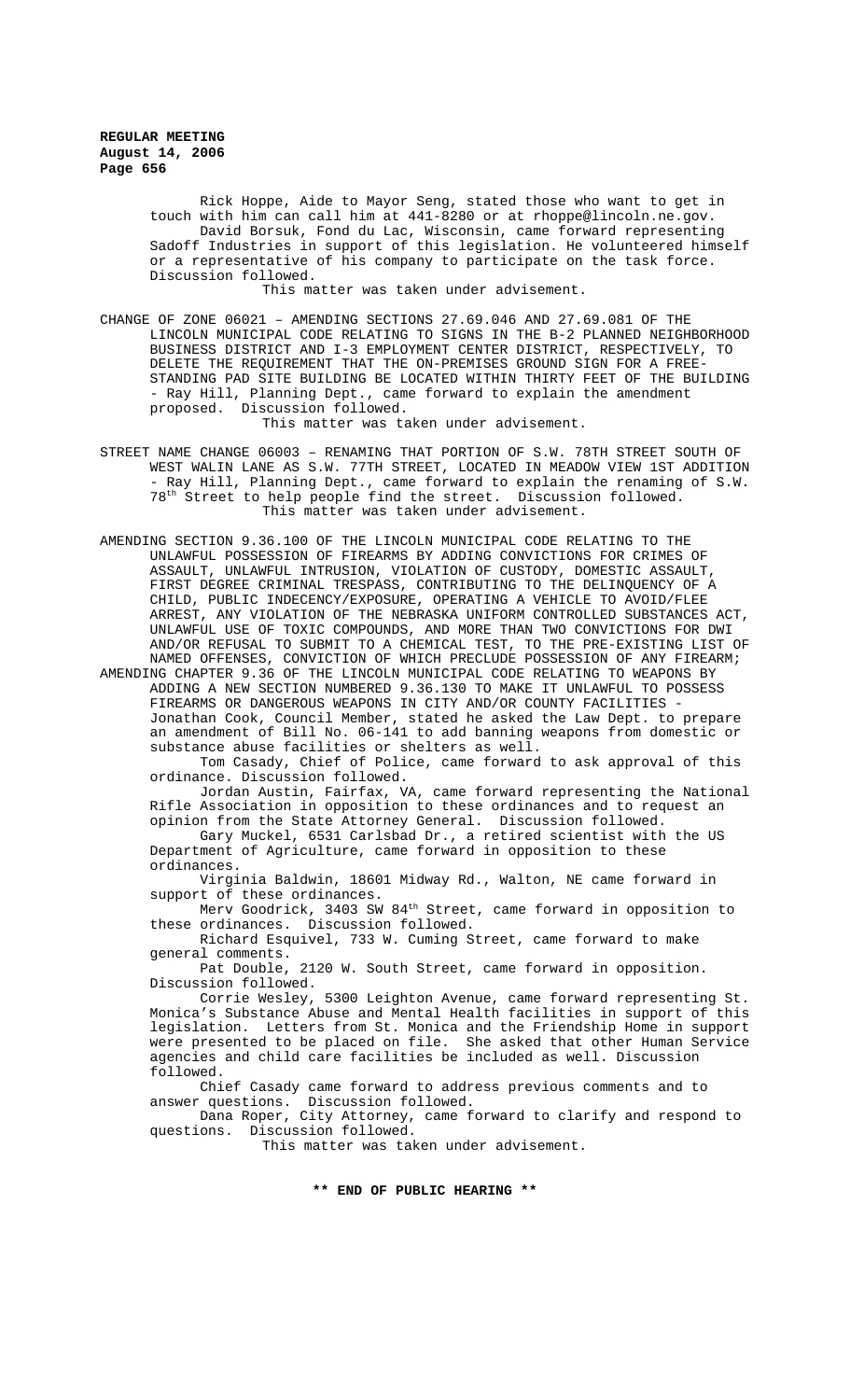# **COUNCIL ACTION**

#### **LIQUOR RESOLUTIONS**

APPLICATION OF MICHAEL MARTS, INC. DBA MICHAEL MART FOR A CLASS D LIQUOR LICENSE AT 2801 N.W. 48TH STREET - CLERK read the following resolution,

introduced by Dan Marvin, who moved its adoption for approval:<br>A-83967 BE IT RESOLVED by the City Council of the City of Lincol: BE IT RESOLVED by the City Council of the City of Lincoln,

Nebraska:

That after hearing duly had as required by law, consideration of the facts of this application, the Nebraska Liquor Control Act, and the pertinent City ordinances, the City Council recommends that the application of Michael Marts, Inc. dba Michael Mart for a Class "D" liquor license at 2801 N.W. 48th Street, Lincoln, Nebraska, for the license period ending April 30, 2007, be approved with the condition that the premise complies in every respect with all city and state regulations. The City Clerk is directed to transmit a copy of this resolution to the Nebraska Liquor Control Commission.

Introduced by Dan Marvin Seconded by Camp & carried by the following vote: AYES: Camp, Cook, Eschliman, Marvin, McRoy, Newman; NAYS: None; ABSENT: Svoboda.

MANAGER APPLICATION OF MICHAEL A. MCCURDY FOR MICHAEL MARTS, INC. DBA MICHAEL MART AT 2801 N.W. 48TH STREET - CLERK read the following resolution,

introduced by Dan Marvin, who moved its adoption for approval:<br>A-83968 WHEREAS, Michael Marts, Inc. dba Michael Mart located at WHEREAS, Michael Marts, Inc. dba Michael Mart located at 2801 N.W. 48th Street, Lincoln, Nebraska has been approved for a Retail Class "D" liquor license, and now requests that Michael A. McCurdy be named manager;

WHEREAS, Michael A. McCurdy appears to be a fit and proper person to manage said business.

NOW, THEREFORE, BE IT RESOLVED by the City Council of the City of Lincoln, Nebraska:

That after hearing duly had as required by law, consideration of the facts of this application, the Nebraska Liquor Control Act, and the pertinent City ordinances, the City Council recommends that Michael A. McCurdy be approved as manager of this business for said licensee. The City Clerk is directed to transmit a copy of this resolution to the Nebraska Liquor Control Commission.

Introduced by Dan Marvin Seconded by Camp & carried by the following vote: AYES: Camp, Cook, Eschliman, Marvin, McRoy, Newman; NAYS: None; ABSENT: Svoboda.

MANAGER APPLICATION OF DOUGLAS LARKINS FOR WHITEHEAD OIL COMPANY DBA U-STOP CONVENIENCE SHOP AT 3244 CORNHUSKER HIGHWAY - CLERK read the following resolution, introduced by Dan Marvin, who moved its adoption for

approval:<br>A-83969 WHE A-83969 WHEREAS, Whitehead Oil Company dba U-Stop Convenience Shop located at 3244 Cornhusker Highway, Lincoln, Nebraska has been approved for a Retail Class "D" liquor license, and now requests that Douglas Larkins be named manager;

WHEREAS, Douglas Larkins appears to be a fit and proper person to manage said business.

NOW, THEREFORE, BE IT RESOLVED by the City Council of the City of Lincoln, Nebraska:

That after hearing duly had as required by law, consideration of the facts of this application, the Nebraska Liquor Control Act, and the pertinent City ordinances, the City Council recommends that Douglas Larkins be approved as manager of this business for said licensee. The City Clerk is directed to transmit a copy of this resolution to the Nebraska Liquor Control Commission.

Introduced by Dan Marvin Seconded by Camp & carried by the following vote: AYES: Camp, Cook, Eschliman, Marvin, McRoy, Newman; NAYS: None; ABSENT: Svoboda.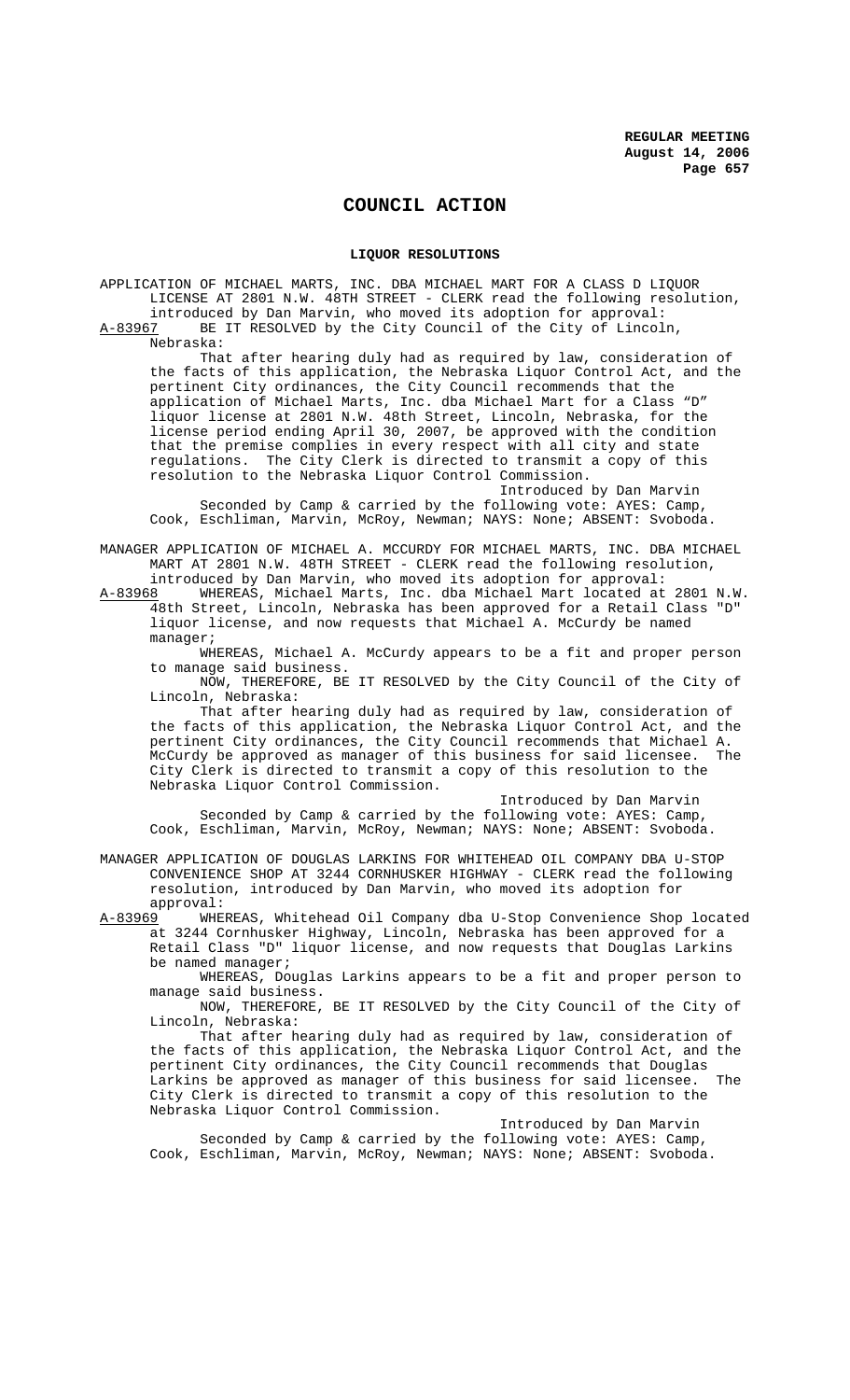# **ORDINANCES - 2ND READING & RELATED RESOLUTIONS (as required)**

- APPROVING AN AGREEMENT BETWEEN THE CITY AND SHERIDAN LUTHERAN CHURCH FOR THE LEASE OF SPACE BY THE LINCOLN AREA AGENCY ON AGING FOR ITS ACTIVAGE CENTER PROGRAM AT 6955 OLD CHENEY ROAD FOR A PERIOD OF JULY 17, 2006 THROUGH SEPTEMBER 30, 2006 - CLERK read an ordinance, introduced by Jon Camp, accepting and approving a Lease Agreement between the City of Lincoln and Sheridan Lutheran Church for the lease of office space by the Lincoln Area Agency on Aging for its ActivAge Center Program at 6955 Old Cheney Road, Lincoln, NE for a term beginning July 17, 2006 through September 30, 2006, the second time.
- APPROVING A TRANSFER OF APPROPRIATIONS AND CASH (WHERE APPROPRIATE) BETWEEN PROJECTS WITHIN SEVERAL FUNDS WITHIN THE PUBLIC WORKS & UTILITIES DEPARTMENT - CLERK read an ordinance, introduced by Jon Camp, approving the transfer of unspent and unencumbered appropriations and cash (if any) between certain capital improvement projects within the Water Construction Fund, Sanitary Sewer Construction Fund, Solid Waste Revenue Fund, Street Construction Fund, and Vehicle Tax Fund within the Public Works & Utilities Department, the second time.
- AMENDING TITLE 5 OF THE LINCOLN MUNICIPAL CODE RELATING TO LICENSES AND REGULATIONS BY AMENDING OR REPEALING SECTIONS WITHIN CHAPTER 5.41, SALVAGING, RECYCLING AND COMPOSTING OPERATIONS, TO DELETE PROVISIONS RELATING TO SALVAGING OPERATIONS AND TO MAKE CHAPTER 5.41 APPLY ONLY TO RECYCLING AND COMPOSTING OPERATIONS; ADDING A NEW CHAPTER 5.43 ENTITLED SALVAGE DEALERS AND SALVAGE COLLECTORS TO ESTABLISH AND RELOCATE PROVISIONS DEALING WITH SALVAGING OPERATIONS PREVIOUSLY FOUND IN CHAPTER 5.41 - Prior to reading:
- COOK Moved to continue Public Hearing and have Action on Sept. 11, 2006.
- Seconded by Camp & carried by the following vote: AYES: Camp, Cook, Eschliman, Marvin, McRoy, Newman; NAYS: None; ABSENT: Svoboda. CLERK Read an ordinance, introduced by Jon Camp, amending Title 5 of the Lincoln Municipal Code relating to Licenses and Regulations by amending Sections 5.41.010, 5.41.020, 5.41.030, 5.41.050, 5.41.060, 5.41.070, 5.41.160, and 5.41.170 to delete provisions relating to salvaging and recycling operations and thereby making Chapter 5.41, currently entitled Salvaging, Recycling and Composting Operations, apply only to recycling and composting operations and recyclables drop off locations, and repealing Sections 5.41.110, 5.41.120, and 5.41.130 from Chapter 5.41 to relocate the provisions of those sections and to add new sections containing additional provisions in a new Chapter 5.43 entitled Salvage Dealers and Salvage Collectors to establish provisions dealing only with salvaging and recycling operations; and repealing Sections 5.41.010, 5.41.020, 5.41.030, 5.41.050, 5.41.060, 5.41.070, 5.41.160, and 5.41.170 of the Lincoln Municipal Code as hitherto existing, the second time.
- CHANGE OF ZONE 06021 AMENDING SECTIONS 27.69.046 AND 27.69.081 OF THE LINCOLN MUNICIPAL CODE RELATING TO SIGNS IN THE B-2 PLANNED NEIGHBORHOOD BUSINESS DISTRICT AND I-3 EMPLOYMENT CENTER DISTRICT, RESPECTIVELY, TO DELETE THE REQUIREMENT THAT THE ON-PREMISES GROUND SIGN FOR A FREE-STANDING PAD SITE BUILDING BE LOCATED WITHIN THIRTY FEET OF THE BUILDING - CLERK read an ordinance, introduced by Jon Camp, amending Sections 27.69.046 and 27.69.081 of the Lincoln Municipal Code to relating to signs in the B-2 and I-3 zoning districts, respectively, to delete the requirement that the on-premises ground sign for a free-standing pad site building be located within thirty feet of the building; and repealing Sections 27.69.046 and 27.69.081 of the Lincoln Municipal Code as hitherto existing, the second time.
- STREET NAME CHANGE 06003 RENAMING THAT PORTION OF S.W. 78TH STREET SOUTH OF WEST WALIN LANE AS S.W. 77TH STREET, LOCATED IN MEADOW VIEW 1ST ADDITION - CLERK read an ordinance, introduced by Jon Camp, changing the name of the portion of S.W.  $78^{\text{th}}$  Street south of West Walin Lane to S.W.  $77^{\text{th}}$ Street located in Meadow View 1st Addition, as recommended by the street Name Committee, the second time.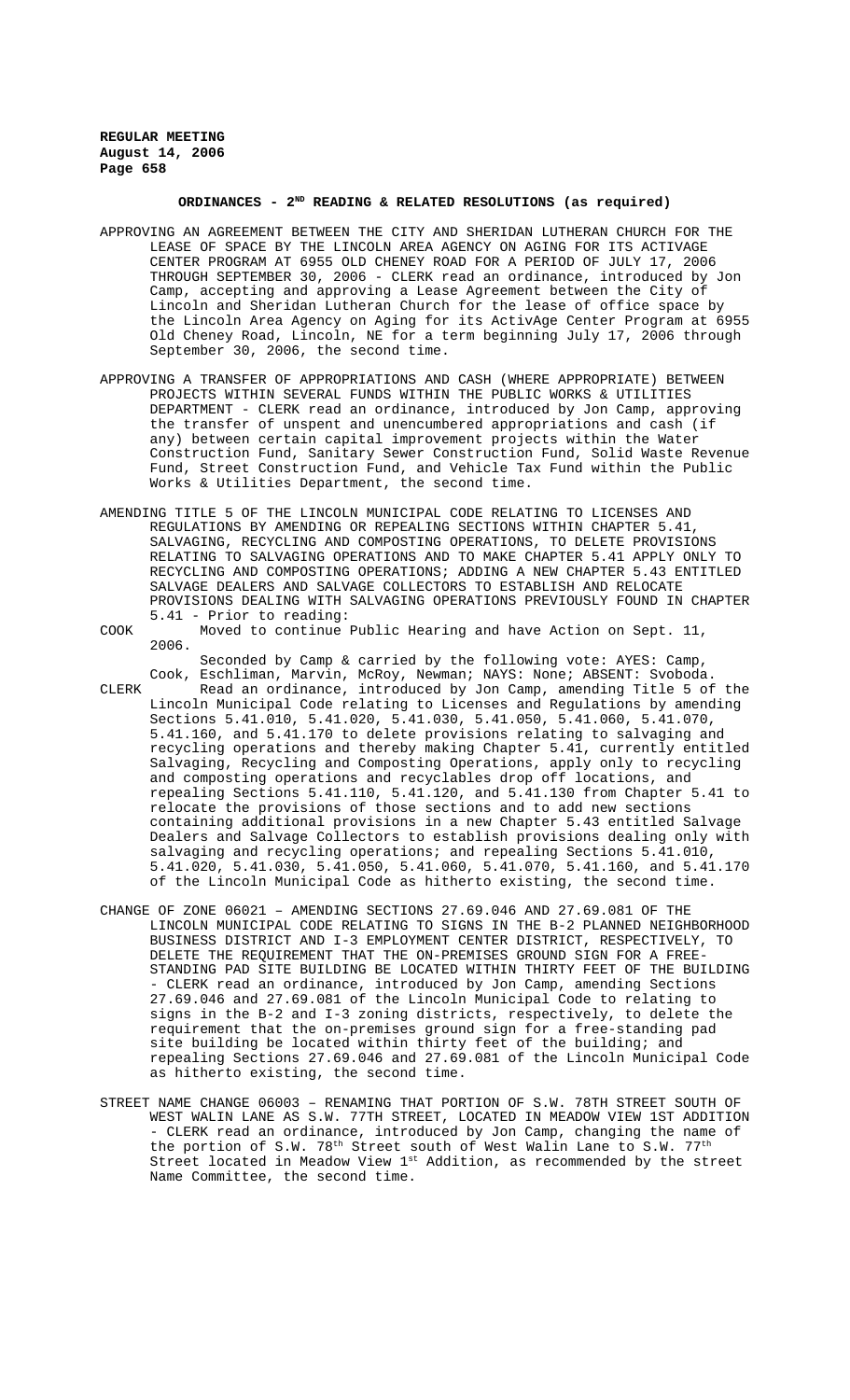- AMENDING SECTION 9.36.100 OF THE LINCOLN MUNICIPAL CODE RELATING TO THE UNLAWFUL POSSESSION OF FIREARMS BY ADDING CONVICTIONS FOR CRIMES OF ASSAULT, UNLAWFUL INTRUSION, VIOLATION OF CUSTODY, DOMESTIC ASSAULT, FIRST DEGREE CRIMINAL TRESPASS, CONTRIBUTING TO THE DELINQUENCY OF A CHILD, PUBLIC INDECENCY/EXPOSURE, OPERATING A VEHICLE TO AVOID/FLEE ARREST, ANY VIOLATION OF THE NEBRASKA UNIFORM CONTROLLED SUBSTANCES ACT, UNLAWFUL USE OF TOXIC COMPOUNDS, AND MORE THAN TWO CONVICTIONS FOR DWI AND/OR REFUSAL TO SUBMIT TO A CHEMICAL TEST, TO THE PRE-EXISTING LIST OF NAMED OFFENSES, CONVICTION OF WHICH PRECLUDE POSSESSION OF ANY FIREARM - CLERK read an ordinance, introduced by Jon Camp, amending Section 9.36.100 of the Lincoln Municipal Code relating to the unlawful possession of firearms by adding convictions for crimes of assault, unlawful intrusion, violation of custody, domestic assault, first degrees criminal trespass, contributing to the delinquency of a child, public indecency/exposure, operating a vehicle to avoid/flee arrest, any violation of the Nebraska Uniform Controlled Substances Act, unlawful use of toxic compounds, and more than two convictions for DWI and/or refusal to submit to a chemical test, to the pre-existing list of named offenses, conviction of which preclude possession of any firearm; and repealing Section 9.36.100 of the Lincoln Municipal code as hitherto existing, the second time.
- AMENDING CHAPTER 9.36 OF THE LINCOLN MUNICIPAL CODE RELATING TO WEAPONS BY ADDING A NEW SECTION NUMBERED 9.36.130 TO MAKE IT UNLAWFUL TO POSSESS FIREARMS OR DANGEROUS WEAPONS IN CITY AND/OR COUNTY FACILITIES - CLERK read an ordinance, introduced by Jon Camp, amending Chapter 9.36 of the Lincoln Municipal Code relating to Weapons by adding a new section numbered 9.36.130 to make it unlawful to possess firearms or dangerous weapons in city and/or county facilities, the second time.

#### **RESOLUTIONS**

ACCEPTING THE REPORT OF NEW AND PENDING CLAIMS AGAINST THE CITY AND APPROVING DISPOSITION OF CLAIMS SET FORTH FOR THE PERIOD OF JULY 16 - 31, 2006- CLERK read the following resolution, introduced by Jon Camp, who moved its adoption:<br>A-83970 BE IT R

BE IT RESOLVED by the City Council of the City of Lincoln, Nebraska:

That the claims listed in the attached report, marked as Exhibit "A", dated August 1, 2006, of various new and pending tort claims filed against the City of Lincoln with the Office of the City Attorney or the Office of the City Clerk, as well as claims which have been disposed of, are hereby received as required by <u>Neb. Rev. Stat.</u> § 13-905 (Reissue are hereby received as required by Neb. Rev. 1997). The dispositions of claims by the Office of the City Attorney, as shown by the attached report, are hereby approved:

| DENTED               |              | ALLOWED OK SETTLED                       |        |
|----------------------|--------------|------------------------------------------|--------|
| Michael Brainard     | \$300,000.00 | Troy Zornes & Jennifer Zornes \$9,000.00 |        |
| Corey Hibbert        | 800.00       | Chris McOuillan                          | 900.81 |
| Srinivas Polisetty   | 100.00       | Robert Graybosch                         | 235.30 |
| First Comp Insurance |              | Richard Singer                           | 662.41 |
| (File #FNE000003887) | NAS*         | Dave Coleman                             | 39.93  |
|                      |              | Kathleen Cheever                         | 55.00  |

\*No Amount Specified

The City Attorney is hereby directed to mail to the various claimants listed herein a copy of this resolution which shows the final disposition of their claim.

Introduced by Jon Camp Seconded by Marvin & carried by the following vote: AYES: Camp, Cook, Eschliman, Marvin, McRoy, Newman; NAYS: None; ABSENT: Svoboda.

#### **PETITIONS AND COMMUNICATIONS**

SETTING THE HEARING DATE OF AUGUST 28, 2006 AT 5:30 P.M. FOR APPLICATION OF BLUE ORCHID, LLC DBA BLUE ORCHID FOR AN ADDITION TO PREMISES BY ADDING A SIDEWALK CAFÉ APPROXIMATELY 33' X 16' ON THE SOUTH SIDE OF 129 N.  $10^{TH}$ ST., STE. 111 - CLERK read the following resolution, introduced by Jonathan Cook, who moved its adoption:

A-83971 BE IT RESOLVED by the City Council, of the City of Lincoln, that a hearing date is hereby set for Mon., August 28, 2006 at 5:30 p.m. of as soon thereafter as possible in the City Council Chambers, County-City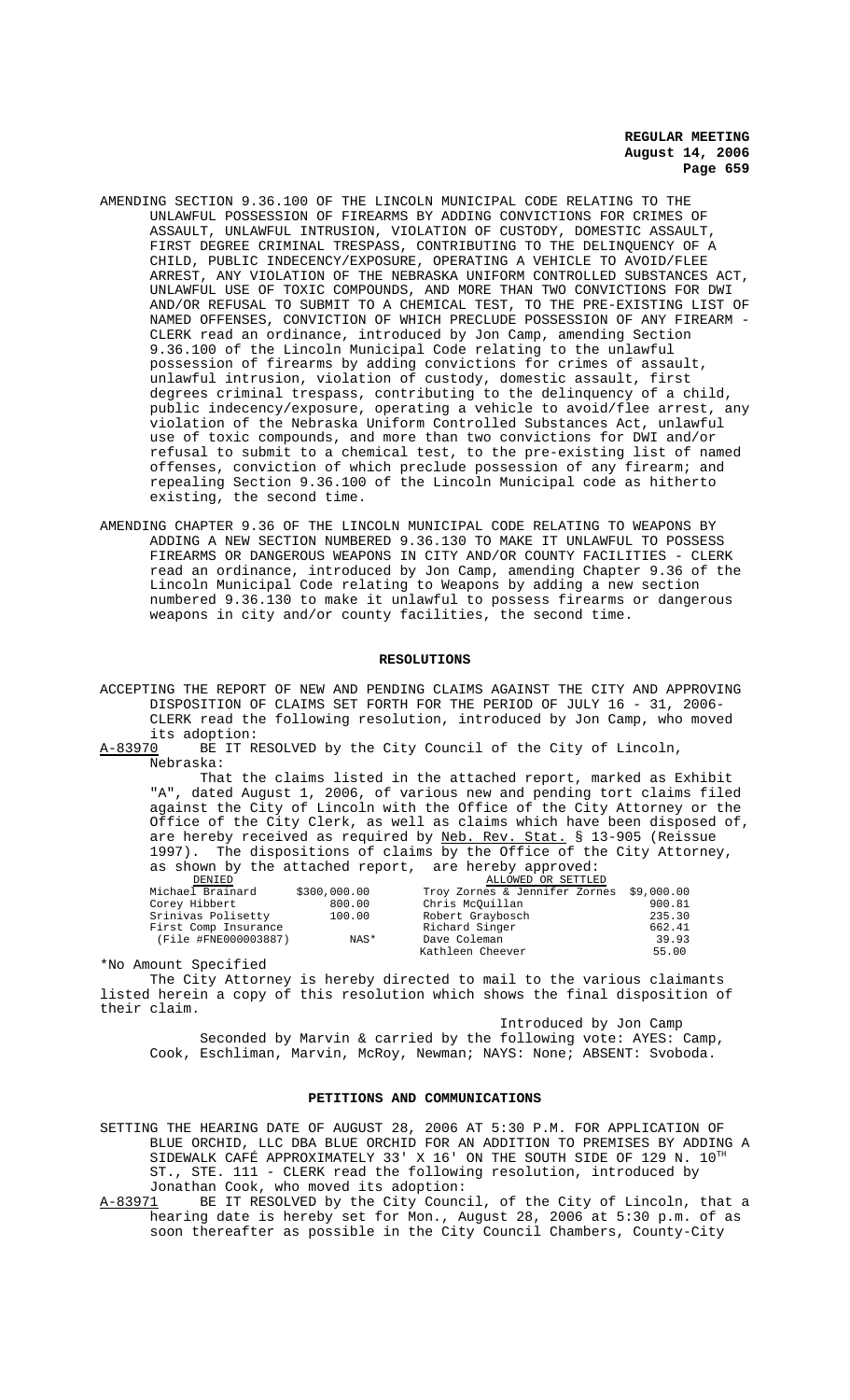Building, 555 S. 10<sup>th</sup> St., Lincoln, NE, for Application of Blue Orchid, LLC dba Blue Orchid for an addition to premises by adding a sidewalk café approximately 33 feet x 16 feet on the south side of 129 N.  $10^{th}$ Street, Suite 111.

Introduced by Jonathan Cook Seconded by Marvin & carried by the following vote: AYES: Camp, Cook, Eschliman, Marvin, McRoy, Newman; NAYS: None; ABSENT: Svoboda.

SETTING THE HEARING DATE OF AUGUST 28, 2006 AT 5:30 P.M. FOR APPLICATION OF ROBOCO, INC. DBA WASABI! FOR A LIQUOR CATERING LICENSE AT 239 N.  $14^{TH}$ STREET - CLERK read the following resolution, introduced by Jonathan Cook, who moved its adoption:<br>A-83972 BE IT RESOLVED by the C

BE IT RESOLVED by the City Council, of the City of Lincoln, that a hearing date is hereby set for Mon., August 28, 2006 at 5:30 p.m. or as soon thereafter as possible in the City Council Chambers, County-City Building, 555 S. 10<sup>th</sup> St., Lincoln, NE, for Application of Roboco, Inc. dba Wasabi! for a liquor catering license at  $239$  N.  $14<sup>th</sup>$  Street. If the Police Dept. is unable to complete the investigation by said time, a new hearing date will be set.

Introduced by Jonathan Cook Seconded by Marvin & carried by the following vote: AYES: Camp, Cook, Eschliman, Marvin, McRoy, Newman; NAYS: None; ABSENT: Svoboda.

#### **REPORTS OF CITY OFFICERS**

- CLERK'S LETTER AND MAYOR'S APPROVAL OF ORDINANCES AND RESOLUTIONS PASSED BY COUNCIL ON AUGUST 7, 2006 - CLERK presented said report which was placed on file in the Office of the City Clerk.
- REPORT FROM CITY TREASURER OF FRANCHISE TAX FOR THE MONTH OF JUNE, 2006 FROM AQUILA - CLERK presented said report which was placed on file in the Office of the City Clerk.**(16-1)**
- REPORT FROM CITY TREASURER OF TELECOMMUNICATION OCCUPATION TAX FOR THE MONTH OF APRIL, 2006: NORSTAN NETWORK; <u>MAY, 2006</u>; CRICKET, USCOC OF GREATER IOWA, AT&T OF MIDWEST, NEBRASKA TECHNOLOGY & TELECOMM., ALLTEL, ALLTEL COMM. OF NE, NEW CINGULAR, QUANTUM SHIFT, ACN, INTELICALL, UCN, USCOC OF NE/KS, TRANS NAT'L, ADVANCED TEL, QWEST, TELEPLUS WIRELESS, AIRLINK MOBILE, BUSINESS PROD. SOLUTIONS, CIMCO, VERIZON SELECT, NORSTAN NETWORK, GUARANTEED PHONE SERVICE, WORKING ASSETS, XO COMM., ONSTAR, GLOBAL CROSSING, VERIZON-BELL ATLANTIC, ANDIAMO, TELECORP, VIRGIN MOBILE USA, PRIMUS, BROADWING, MCLEODUSA, VOICECOM, BROADBAND DYNAMICS, COVISTA, EARTHLINK, TRACFONE, CINCINNATI BELL ANY DISTANCE, IBM GLOBAL, KDDI AMERICA; <u>JUNE, 2006</u>: D& D COMM., SPRINT SPECTRUM, ALLTEL NEBRASKA, ALLTEL SYSTEMS OF THE MIDWEST, SPRINT, TWC INFO SERVICES OF NEBRASKA, MCI WORLDCOM, ALLTEL, ALLTEL COMMUNICATIONS OF NE, NEXTEL PARTNERS, NETWORK BILLING, BT AMERICAS, ZONE TELECOM, TRI-M, NOS, GTC, LDMI, AFFINITY NETWORK, ACCERIS, LIGHTYEAR NETWORK SOLUTIONS, SBC LONG DISTANCE, 800 RESPONSE INFORMATION SERVICES, NEXTEL WEST, ATS MOBILE, COMTEL TELCOM ASSETS LP, NOSVA; APRIL - JUNE, 2006: TRINSIC, COMTECH 21, TOUCH 1, HELIO, NECC , MATRIX, AMERIVISION, NETWORK US - CLERK presented said report which was placed on file in the Office of the City Clerk. **(20)**
- APPROVING THE APPOINTMENT OF ANN AMES TO THE KENO HUMAN SERVICES PREVENTION ADVISORY BOARD TO FILL AN UNEXPIRED TERM EXPIRING JULY 31, 2007 - CLERK read the following resolution, introduced by Jon Camp, who moved its adoption:

A-83973 BE IT RESOLVED by the City Council of the City of Lincoln, Nebraska:

That the appointment of Ann Ames to the Keno Human Services Prevention Advisory Board to fill an unexpired term expiring July 31, 2007 is hereby approved.

Introduced by Jon Camp Seconded by Marvin & carried by the following vote: AYES: Camp, Cook, Eschliman, Marvin, McRoy, Newman; NAYS: None; ABSENT: Svoboda.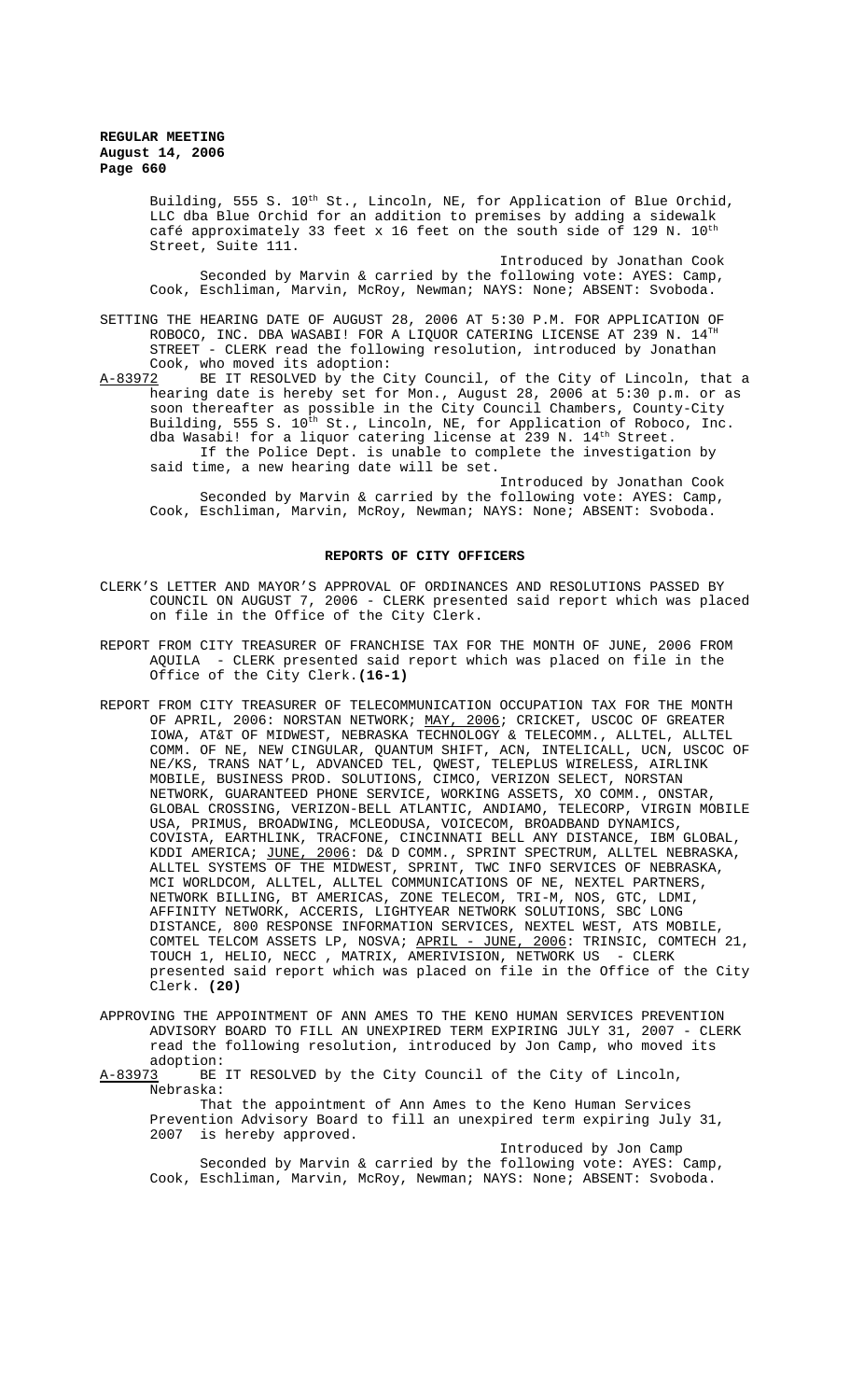# ORDINANCES - 1<sup>st</sup> READING & RELATED RESOLUTIONS

- AUTHORIZING A LEASE AGREEMENT BETWEEN THE CITY (LESSEE) AND THE AIRPORT AUTHORITY (LESSOR) FOR LAND AND A FIRE STATION FOR A PERIOD OF 31 YEARS WITH AN ADDITIONAL TERM OF 30 YEARS; RENT TO BE PAID IN ACCORDANCE WITH THE TERMS OF THE INTERLOCAL AGREEMENT. (RELATED ITEMS: 06-142, 06R-157) - CLERK read an ordinance, introduced by Jonathan Cook, accepting and approving a Lease Agreement between the City of Lincoln and the Airport Authority of the City of Lincoln, Nebraska for a lease of a commercial building and grounds in Lincoln Air Park West for a term of August 1, 2006 through July 31, 2037, the first time.
- APPROVING AN INTERLOCAL AGREEMENT BETWEEN THE CITY AND THE AIRPORT AUTHORITY AUTHORIZING THE AIRPORT AUTHORITY TO BUILD A FIRE STATION AND ASSOCIATED FACILITIES ON LAND TOTALING APPROXIMATELY 42,400 SQUARE FEET, TO LEASE SUCH PROPERTY TO THE CITY THROUGH A LONG TERM LEASE AGREEMENT, AND SETTING THE RENT BASED ON THE FINAL COST OF THE BUILDING(S) NOT TO EXCEED \$7,389 PER MONTH. (RELATED ITEMS: 06-142, 06R-157) (ACTION DATE: 8/28/06) - CLERK read an ordinance, introduced by Jonathan Cook, that the Interlocal Agreement between the City of Lincoln and the Lincoln Airport Authority to construct a fire station on leased premises located in Lincoln Air Park West for a 30-year term, a copy of which is attached hereto marked as Attachment "A" and made a part hereof by reference, is approved and the Mayor is authorized to execute said Interlocal Agreement on behalf of the City, the first time.

### **ORDINANCES - 3RD READING & RELATED RESOLUTIONS (as required)**

ADOPTING PAY SCHEDULES AND SCHEDULES OF PAY RANGES FOR EMPLOYEES WHOSE CLASSIFICATIONS ARE ASSIGNED TO PAY RANGES PREFIXED BY THE LETTER A AND C (LCEA) - CLERK read an ordinance, introduced by Ken Svoboda, adopting pay schedules and schedules of pay ranges for employees of the City of Lincoln, Nebraska whose classifications are assigned to pay ranges prefixed by the letters "A," an "C"; and repealing Ordinance No. 18594, passed by the City Council on August 8, 2005, the third time. CAMP Moved in Svoboda's absence to pass the ordinance as read. Seconded by McRoy & carried by the following vote: AYES: Camp, Cook, Eschliman, Marvin, McRoy, Newman; NAYS: None; ABSENT: Svoboda. The ordinance, being numbered **#18780**, is recorded in Ordinance Book #25, Page

ADOPTING PAY SCHEDULES AND SCHEDULES OF PAY RANGES FOR EMPLOYEES WHOSE CLASSIFICATIONS ARE ASSIGNED TO PAY RANGES PREFIXED BY THE LETTER B (ATU) - CLERK read an ordinance, introduced by Ken Svoboda, adopting pay schedules and schedules of pay ranges for employees of the City of Lincoln, Nebraska whose classifications are assigned to pay ranges prefixed by the letter "B"; and repealing Ordinance No. 18592, passed by the City Council on August 8, 2005, the third time.

CAMP Moved in Svoboda's absence to pass the ordinance as read. Seconded by Marvin & carried by the following vote: AYES: Camp, Cook, Eschliman, Marvin, McRoy, Newman; NAYS: None; ABSENT: Svoboda. The ordinance, being numbered **#18781**, is recorded in Ordinance Book #25, Page

ADOPTING PAY SCHEDULES AND SCHEDULES OF PAY RANGES FOR EMPLOYEES WHOSE CLASSIFICATIONS ARE ASSIGNED TO PAY RANGES PREFIXED BY THE LETTER E (EXCLUDED) - CLERK read an ordinance, introduced by Ken Svoboda, adopting pay schedules and schedules of pay ranges for employees of the City of Lincoln, Nebraska whose classifications are assigned to pay ranges prefixed by the letter "E"; and repealing Ordinance No. 18590, passed by the City Council on August 8, 2005, the third time. Moved in Svoboda's absence to pass the ordinance as read. Seconded by McRoy & carried by the following vote: AYES: Camp, Cook, Eschliman, Marvin, McRoy, Newman; NAYS: None; ABSENT: Svoboda. The ordinance, being numbered **#18782**, is recorded in Ordinance Book #25, Page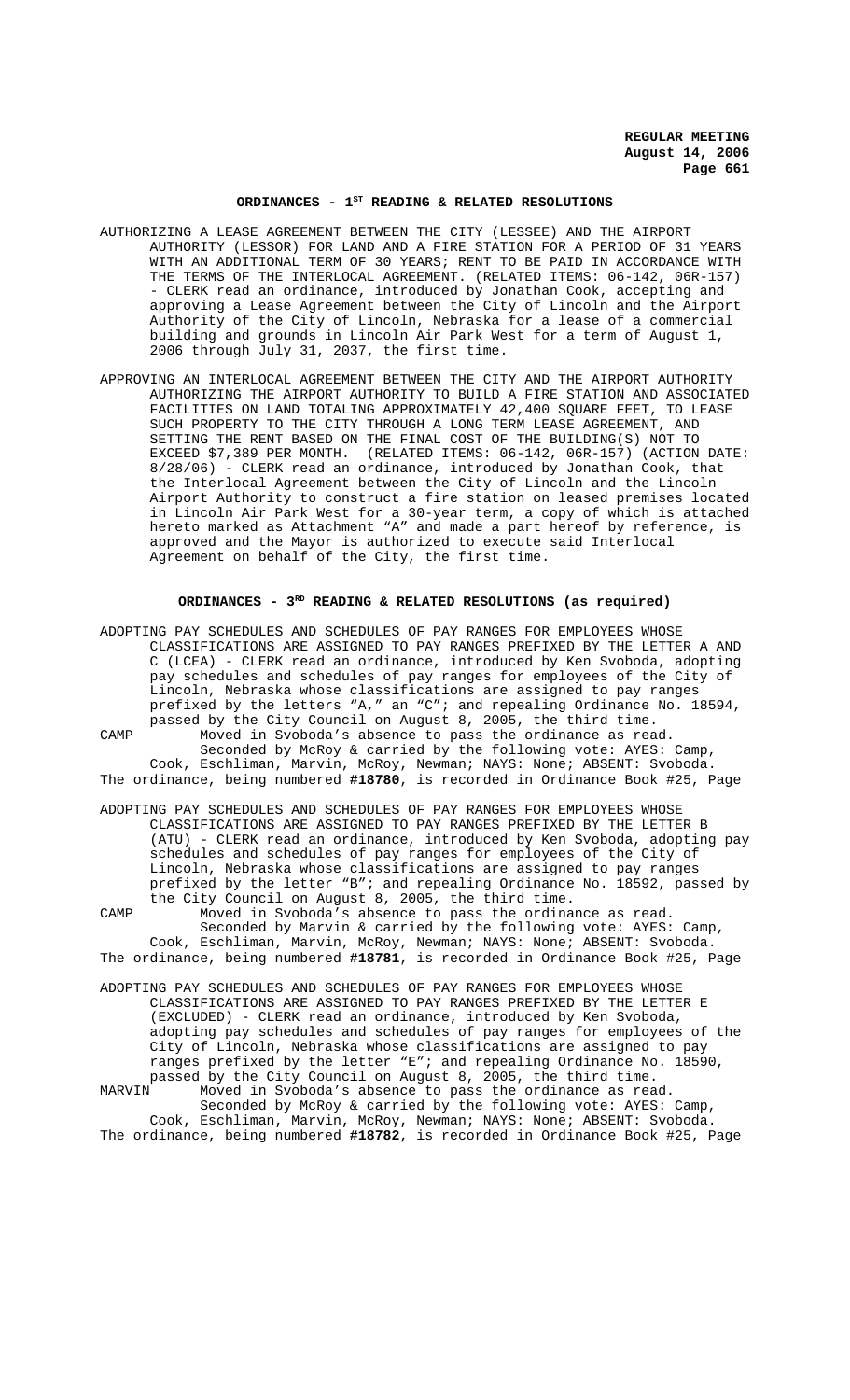ADOPTING PAY SCHEDULES AND SCHEDULES OF PAY RANGES FOR EMPLOYEES WHOSE CLASSIFICATIONS ARE ASSIGNED TO PAY RANGES PREFIXED BY THE LETTER F (IAFF) - CLERK read an ordinance, introduced by Ken Svoboda, adopting pay schedules and schedules of pay ranges for employees of the City of Lincoln, Nebraska whose classifications are assigned to pay ranges prefixed by the letter "F" and repealing Ordinance No. 18591, passed by the City Council on August 8, 2003, the third time.

CAMP Moved in Svoboda's absence to pass the ordinance as read. Seconded by Marvin & carried by the following vote: AYES: Camp, Cook, Eschliman, Marvin, McRoy, Newman; NAYS: None; ABSENT: Svoboda. The ordinance, being numbered **#18783**, is recorded in Ordinance Book #25, Page

ADOPTING PAY SCHEDULES AND SCHEDULES OF PAY RANGES FOR EMPLOYEES WHOSE CLASSIFICATIONS ARE ASSIGNED TO PAY RANGES PREFIXED BY THE LETTER M (MANAGEMENT) - CLERK read an ordinance, introduced by Ken Svoboda, adopting pay schedules and schedules of pay ranges for employees of the City of Lincoln, Nebraska whose classifications are assigned to pay ranges prefixed by the letter "M"; and repealing Ordinance No. 18479, passed by the City Council on December 13, 2004 as amended by Ordinance No. 18674, passed by the City Council on February 6, 2006, the third time.

CAMP Moved in Svoboda's absence to pass the ordinance as read. Seconded by Marvin & carried by the following vote: AYES: Camp, Cook, Eschliman, Marvin, McRoy, Newman; NAYS: None; ABSENT: Svoboda. The ordinance, being numbered **#18784**, is recorded in Ordinance Book #25, Page

- ADOPTING PAY SCHEDULES AND SCHEDULES OF PAY RANGES FOR EMPLOYEES WHOSE CLASSIFICATIONS ARE ASSIGNED TO PAY RANGES PREFIXED BY THE LETTER N (NAGE) - CLERK read an ordinance, introduced by Ken Svoboda, adopting pay schedules and schedules of pay ranges for employees of the City of Lincoln, Nebraska whose classifications are assigned to pay ranges prefixed by the letter "N"; and repealing Ordinance No. 18588, passed by the City Council on August 8, 2005, the third time.<br>MARVIN Moved in Svoboda's absence to pass the ordina
- Moved in Svoboda's absence to pass the ordinance as read. Seconded by McRoy & carried by the following vote: AYES: Camp, Cook, Eschliman, Marvin, McRoy, Newman; NAYS: None; ABSENT: Svoboda. The ordinance, being numbered **#18785**, is recorded in Ordinance Book #25, Page
- ADOPTING PAY SCHEDULES AND SCHEDULES OF PAY RANGES FOR EMPLOYEES WHOSE CLASSIFICATIONS ARE ASSIGNED TO PAY RANGES PREFIXED BY THE LETTER P (LPU) - CLERK read an ordinance, introduced by Ken Svoboda, adopting pay schedules and schedules of pay ranges for employees of the City of Lincoln, Nebraska whose classifications are assigned to pay ranges prefixed by the letter "P"; and repealing Ordinance No. 18593, passed by the City Council on August 8, 2005, the third time.<br>MARVIN Moved in Svoboda's absence to pass the ordina:

Moved in Svoboda's absence to pass the ordinance as read. Seconded by McRoy & carried by the following vote: AYES: Camp, Cook, Eschliman, Marvin, McRoy, Newman; NAYS: None; ABSENT: Svoboda. The ordinance, being numbered **#18786**, is recorded in Ordinance Book #25, Page

ADOPTING PAY SCHEDULES AND SCHEDULES OF PAY RANGES FOR EMPLOYEES WHOSE CLASSIFICATIONS ARE ASSIGNED TO PAY RANGES PREFIXED BY THE LETTER X (EXCLUDED) - CLERK read an ordinance, introduced by Ken Svoboda, adopting pay schedules and schedules of pay ranges for employees of the City of Lincoln, Nebraska whose classifications are assigned to pay ranges prefixed by the letter "X" and repealing Ordinance No. 18589, passed by the City Council on August 8, 2005, the third time.

CAMP Moved in Svoboda's absence to pass the ordinance as read. Seconded by Marvin & carried by the following vote: AYES: Camp, Cook, Eschliman, Marvin, McRoy, Newman; NAYS: None; ABSENT: Svoboda. The ordinance, being numbered **#18787**, is recorded in Ordinance Book #25, Page

AMENDING SECTION 2.76.445 OF THE LINCOLN MUNICIPAL CODE TO CLARIFY THE PROCEDURE TO BE FOLLOWED WHEN EMPLOYEE'S BEHAVIOR, IF SUBSTANTIATED, WOULD BE CAUSE FOR DISMISSAL; AND AMENDING SECTION 2.78.025 RELATING TO COMPENSATION PLANS TO CHANGE THE PERFORMANCE EVALUATION SCALE FOR EMPLOYEES IN PAY RANGES PREFIXED BY THE LETTER M - CLERK read an ordinance, introduced by Ken Svoboda, amending Title 2 of the Lincoln Municipal Code by amending Section 2.76.445 within Chapter 2.76, Personnel System, to clarify the procedure to be followed when an employee's behavior, if substantiated, would be cause for dismissal; amending Section 2.78.025 within Chapter 2.78, Management Compensation